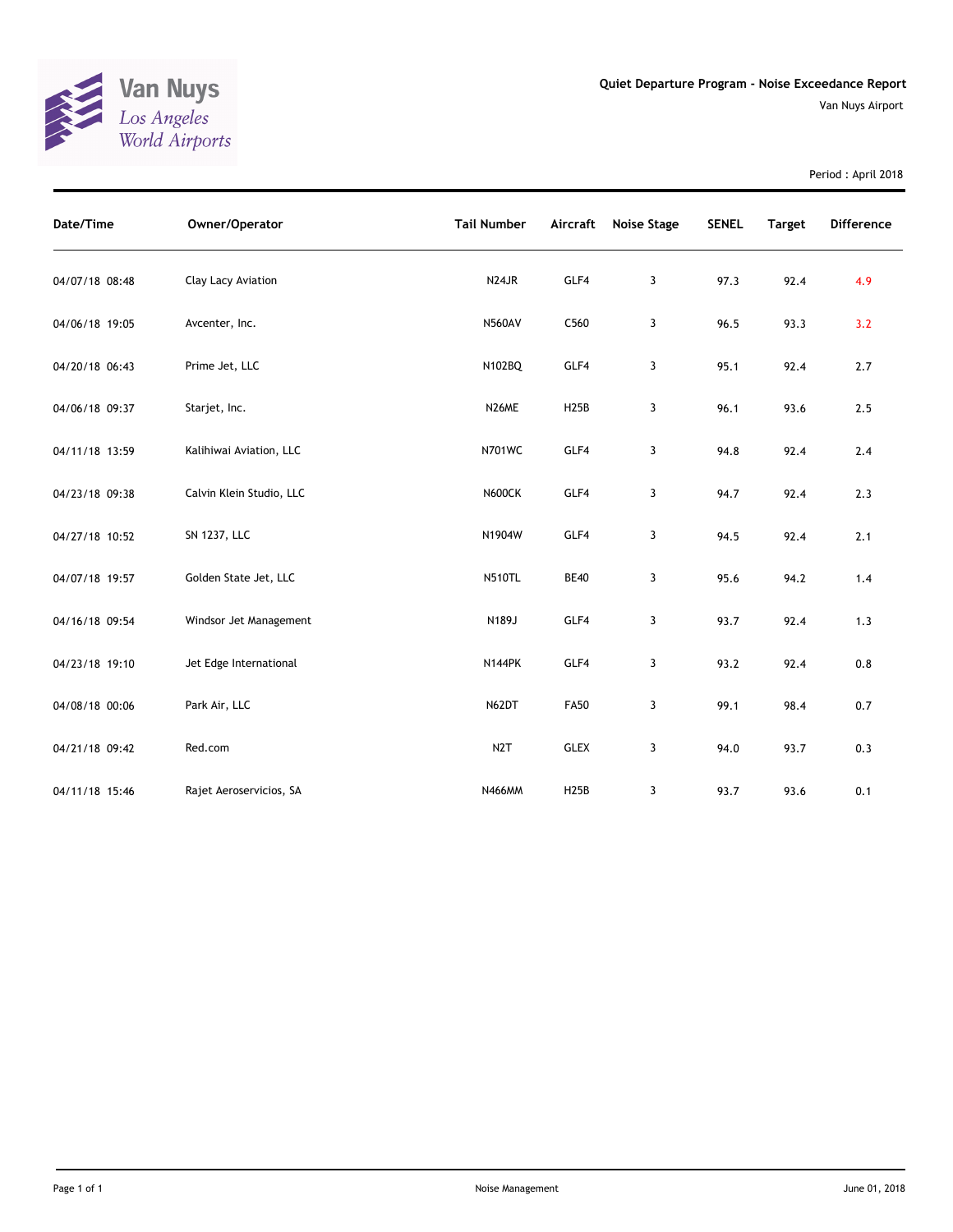

Period : April 2018

| Owner/Operator                          | <b>Departures Exceeding</b><br><b>Target Noise Level</b> | <b>Total Southbound</b><br><b>Jet Departures</b> |
|-----------------------------------------|----------------------------------------------------------|--------------------------------------------------|
| Avcenter, Inc.                          | 1                                                        | -1                                               |
| Kalihiwai Aviation, LLC                 |                                                          |                                                  |
| Rajet Aeroservicios, SA                 |                                                          |                                                  |
| SN 1237, LLC                            |                                                          |                                                  |
| Calvin Klein Studio, LLC                |                                                          | 2                                                |
| Red.com                                 | 1                                                        | 3                                                |
| Park Air, LLC                           |                                                          | 5                                                |
| Prime Jet, LLC                          |                                                          | 8                                                |
| Starjet, Inc.                           |                                                          | 8                                                |
| Windsor Jet Management                  |                                                          | 11                                               |
| Golden State Jet, LLC                   |                                                          | 16                                               |
| Jet Edge International                  |                                                          | 62                                               |
| Clay Lacy Aviation                      | 1                                                        | 152                                              |
| 26 North Aviation, Inc.                 | 0                                                        | $\mathbf{1}$                                     |
| 477 Aviation, LLC                       | 0                                                        | 1                                                |
| 5441604 Corporation                     | 0                                                        |                                                  |
| 5664 Chalon, LLC                        | 0                                                        |                                                  |
| 821393, LLC                             | 0                                                        |                                                  |
| 921BE, LLC                              | 0                                                        |                                                  |
| <b>ACME Acquisition Corporation</b>     | 0                                                        |                                                  |
| ACP Jet Charter                         | 0                                                        |                                                  |
| Across                                  | 0                                                        |                                                  |
| Aero Air, LLC                           | 0                                                        |                                                  |
| Aerotransportes Empresariales, SA de CV | 0                                                        |                                                  |
| Air Clayco, Inc.                        | 0                                                        |                                                  |
| Air Mellon, LLC                         | 0                                                        |                                                  |
| Air Time, LLC                           | 0                                                        |                                                  |
| Aircraft Services Group Inc             | 0                                                        |                                                  |
| Alante Air Charter, LLC                 | 0                                                        |                                                  |
| Allard Air Services, Inc.               | 0                                                        |                                                  |
| A-OK Jets, Inc.                         | 0                                                        |                                                  |
| <b>AOSky Corporation</b>                | U                                                        |                                                  |
| Apollo Bay, LLC                         | 0                                                        | -1                                               |
| Astra SPX, LLC                          | 0                                                        |                                                  |
| Avalon Capital Group, LLC               | 0                                                        |                                                  |
| AVCENTER AIR CHARTERS                   | 0                                                        |                                                  |
| Avcon Jet AG                            | 0                                                        |                                                  |
| Aviation Consultants, Inc.              | 0                                                        |                                                  |
| Awaiting Documentation                  | 0                                                        |                                                  |
| Axcess Aviation Maintenance Svcs., Inc. | 0                                                        |                                                  |
| <b>B E Aviation Services, LLC</b>       | 0                                                        | -1                                               |

The Van Nuys Airport Fly Friendly - Quiet Departure Program asks that operators of jet aircraft use manufacturer's or NBAA quiet departure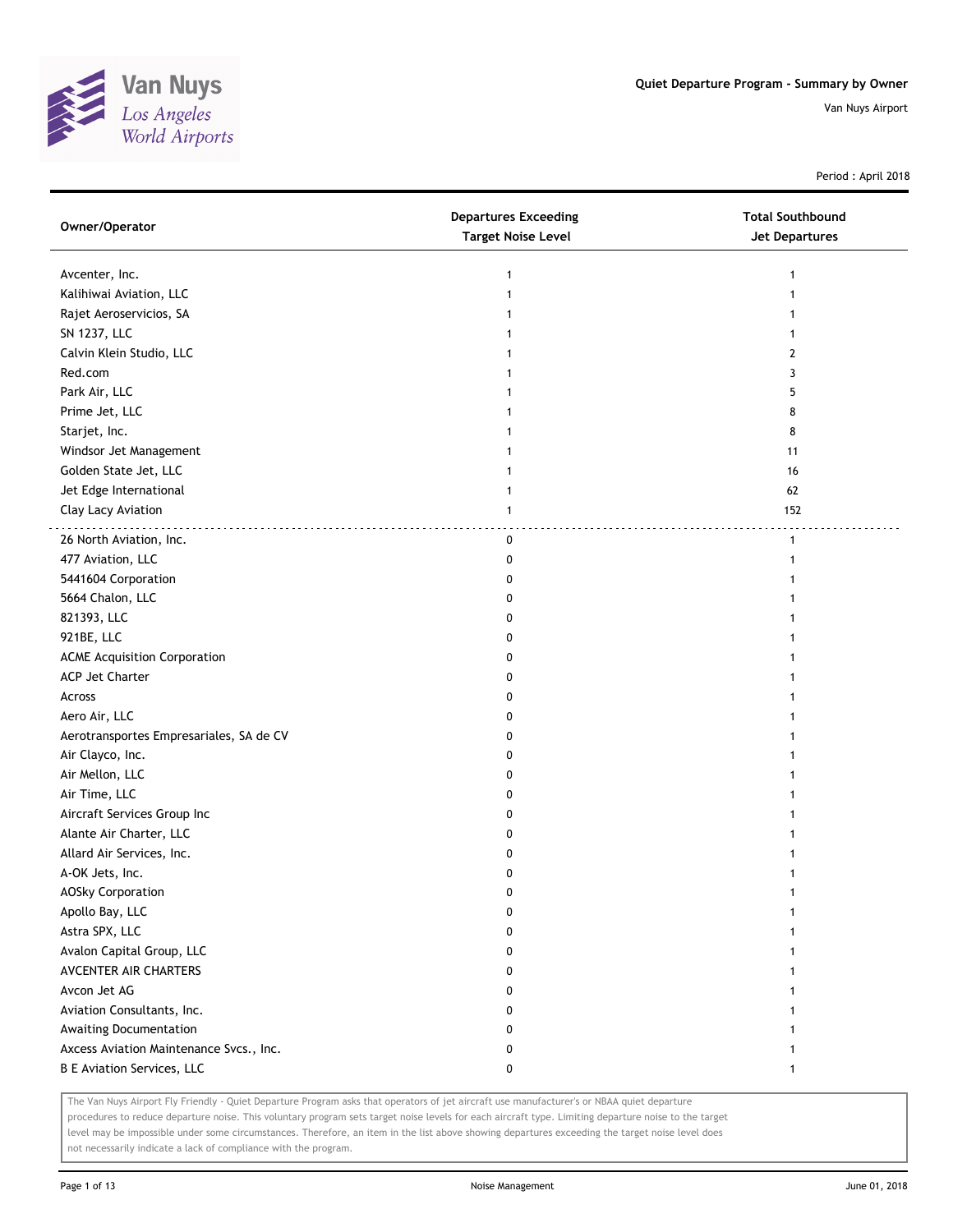

Period : April 2018

| Owner/Operator                           | <b>Departures Exceeding</b><br><b>Target Noise Level</b> | <b>Total Southbound</b><br>Jet Departures |
|------------------------------------------|----------------------------------------------------------|-------------------------------------------|
| <b>B. Coleman Aviation</b>               | 0                                                        | 1                                         |
| Bakersfield Jet Center by Loyds Aviation | 0                                                        |                                           |
| Banco Daycoval, SA                       | 0                                                        |                                           |
| Beverly Hills Exotic Collection, LLC     | 0                                                        |                                           |
| BH Aviation, Ltd.                        | 0                                                        |                                           |
| Billionaire, Inc.                        | 0                                                        |                                           |
| <b>BLM Aviation, LLC</b>                 | 0                                                        |                                           |
| Blossom Valley Aviation, LLC             | 0                                                        |                                           |
| Blue Spruce Capital Corp.                | 0                                                        |                                           |
| Bluebird Owner, LLC                      | 0                                                        |                                           |
| BOMBARDIER BUSINESS JET SOLUTIONS Inc.   | 0                                                        |                                           |
| Cambridge Flight                         | 0                                                        |                                           |
| Capital City Jet Center, Inc.            | 0                                                        |                                           |
| CapRock Land Company, LLC                | 0                                                        |                                           |
| Carnival Corporation                     | 0                                                        |                                           |
| Cathexis Holdings, LP                    | 0                                                        |                                           |
| Central Missouri Aviation, Inc           | 0                                                        |                                           |
| <b>Cessna Finance Corporation</b>        | 0                                                        |                                           |
| CFFI Ventures, Inc.                      | 0                                                        |                                           |
| CFS Air, LLC                             | 0                                                        |                                           |
| Chartright Air, Inc.                     | 0                                                        |                                           |
| Churchill Jets, LLC                      | 0                                                        |                                           |
| Clear Channel Communication, Inc.        | 0                                                        |                                           |
| Cloud Nine Aviation, LLC                 | 0                                                        |                                           |
| <b>Compass Airlines</b>                  | 0                                                        |                                           |
| Corporate Air, LLC                       | 0                                                        |                                           |
| Corporate Aircraft Management, Inc.      | 0                                                        |                                           |
| Corporate Jet, LLC                       | 0                                                        |                                           |
| Cove Aviation Partners, LLC              | 0                                                        |                                           |
| CP CJ, LLC                               | 0                                                        |                                           |
| CTP Holdings, Inc.                       | 0                                                        |                                           |
| Dassault Falcon Jet Corporation          | 0                                                        |                                           |
| DHS Jet, LLC                             | 0                                                        |                                           |
| Diamond A Administration Co., LLC        | 0                                                        |                                           |
| Dole Foods Flight Operations, Inc.       | 0                                                        |                                           |
| Dora13, LLC                              | 0                                                        |                                           |
| Dr. Lokesh S. Tantuwaya, MD, Inc.        | 0                                                        |                                           |
| E Management, LLC                        | 0                                                        |                                           |
| Eagle One II, LLC                        | 0                                                        |                                           |
| EDIC SLIVA LLC                           | 0                                                        |                                           |
| Eight Aero, LLC                          | 0                                                        | 1                                         |

The Van Nuys Airport Fly Friendly - Quiet Departure Program asks that operators of jet aircraft use manufacturer's or NBAA quiet departure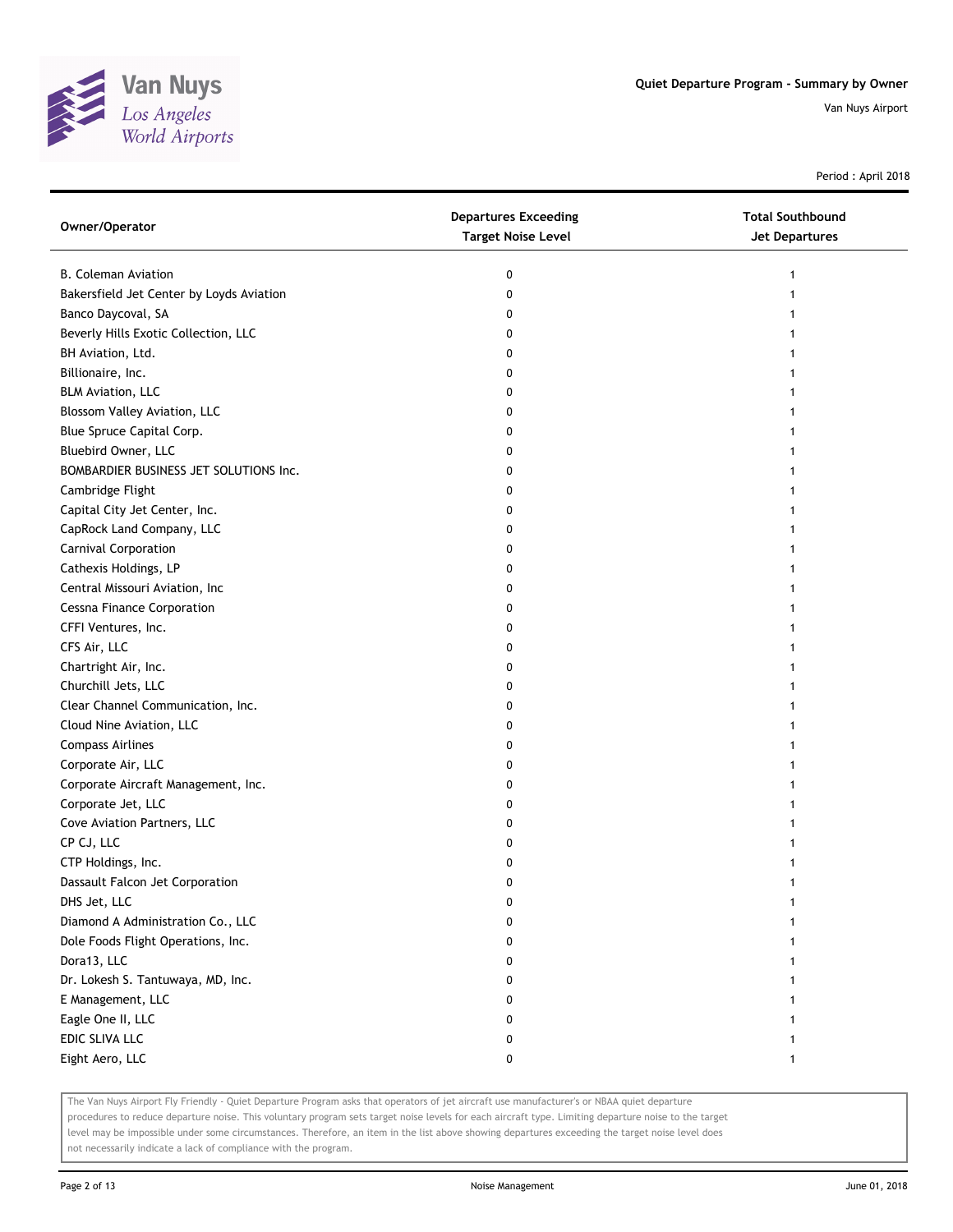

Period : April 2018

| Owner/Operator                              | <b>Departures Exceeding</b><br><b>Target Noise Level</b> | <b>Total Southbound</b><br>Jet Departures |
|---------------------------------------------|----------------------------------------------------------|-------------------------------------------|
| EIGHT BALL FLYING CLUB INC                  | 0                                                        | 1                                         |
| Emanon Aviation, Inc.                       | 0                                                        |                                           |
| Emerald Air Company                         | 0                                                        |                                           |
| Encore Flight School                        | 0                                                        |                                           |
| Energia Creadora, SA de CV                  | 0                                                        |                                           |
| Era Helicopters, LLC                        | 0                                                        | 1                                         |
| Everair, LLC                                | 0                                                        | 1                                         |
| Executive Flight Solutions, LLC             | 0                                                        |                                           |
| Fair Wind Air Charter                       | 0                                                        |                                           |
| Falcon Point Aviation, LLC                  | 0                                                        |                                           |
| <b>Fitness Management Corporation</b>       | 0                                                        |                                           |
| FJR Private Flight                          | 0                                                        |                                           |
| Flexjets                                    | 0                                                        |                                           |
| Flight Management, LLC                      | 0                                                        |                                           |
| Flight Solutions, Inc.                      | 0                                                        |                                           |
| Flightexec                                  | 0                                                        |                                           |
| Florida Wings, Inc.                         | 0                                                        |                                           |
| Flyaway, Inc.                               | 0                                                        |                                           |
| Friedkin Aviation, Inc.                     | 0                                                        |                                           |
| <b>Gama Aviation LLC</b>                    | 0                                                        |                                           |
| Gama Charters, Inc.                         | 0                                                        |                                           |
| Gamel Howe Andros Aviation, LLC             | 0                                                        |                                           |
| GB Air, Ltd.                                | 0                                                        |                                           |
| <b>General Electric Capital Corporation</b> | 0                                                        |                                           |
| General Rental, LLC                         | 0                                                        | 1                                         |
| Global Aviation, Inc.                       | 0                                                        | 1                                         |
| Global Next Generation, LLC                 | 0                                                        | 1                                         |
| GlobalL Pacific Aviation, Inc.              | 0                                                        |                                           |
| <b>GOLDEN STATE JET LLC</b>                 | 0                                                        |                                           |
| Goodwill Air LLC                            | 0                                                        |                                           |
| Gov't of USA - Marine Corps                 | 0                                                        |                                           |
| Grady International, Inc.                   | 0                                                        |                                           |
| Great Planes Industries, LLC                | 0                                                        |                                           |
| <b>Greenleaf Corporation</b>                | 0                                                        |                                           |
| Grishin, Sergey A.                          | 0                                                        |                                           |
| GSA Industries Pty. Ltd.                    | 0                                                        |                                           |
| Guthy-Renker Aviation, LLC                  | 0                                                        |                                           |
| Gyro Aviation, Ltd.                         | 0                                                        |                                           |
| Hangar Aviation Management, LLC             | 0                                                        |                                           |
| Hawk Aviation, LLC                          | 0                                                        |                                           |
| Hawker Acquisition, LLC                     | 0                                                        | $\mathbf{1}$                              |

The Van Nuys Airport Fly Friendly - Quiet Departure Program asks that operators of jet aircraft use manufacturer's or NBAA quiet departure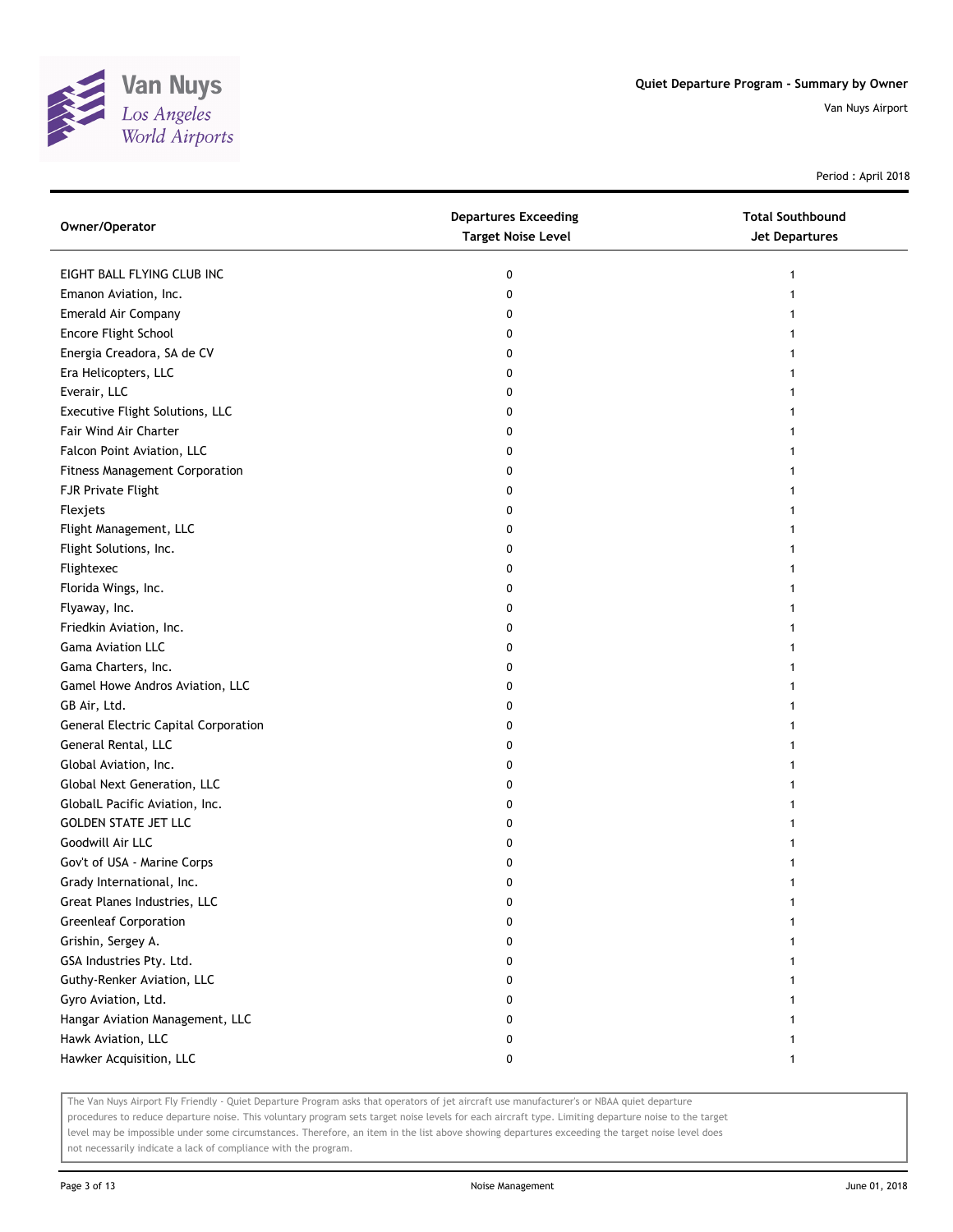

Period : April 2018

| Owner/Operator                        | <b>Departures Exceeding</b><br><b>Target Noise Level</b> | <b>Total Southbound</b><br><b>Jet Departures</b> |
|---------------------------------------|----------------------------------------------------------|--------------------------------------------------|
| HCC Service Company, Inc.             | 0                                                        | 1                                                |
| Heaven Express, LLC                   | 0                                                        |                                                  |
| Helair Holdings, LLC                  | 0                                                        |                                                  |
| Helidosa Helicopteros Dominicanos, SA | 0                                                        |                                                  |
| Her Honor, Inc.                       | 0                                                        |                                                  |
| Hideca U.S.A., Inc.                   | 0                                                        |                                                  |
| Hillwood Development Company, LLC     | 0                                                        |                                                  |
| Honeywell International, Inc.         | 0                                                        |                                                  |
| Horizon Group, Inc.                   | 0                                                        |                                                  |
| Icarus Aero, LLC                      | 0                                                        |                                                  |
| Ingram Industries, Inc.               | 0                                                        |                                                  |
| Integrated Flight Resources, Inc.     | 0                                                        |                                                  |
| Intellectual Ventures, LLC            | 0                                                        |                                                  |
| International Jet Management GmbH     | 0                                                        |                                                  |
| Jackson Jet Center                    | 0                                                        |                                                  |
| Jay Aviation II, LLC                  | 0                                                        |                                                  |
| Jet Aviation Business Jets AG         | 0                                                        |                                                  |
| Jet Aviation Business Jets, Inc.      | 0                                                        |                                                  |
| Jet Methods                           | 0                                                        |                                                  |
| JS Jet IV, LLC                        | 0                                                        |                                                  |
| KAL, LLC                              | 0                                                        |                                                  |
| KCM Riverwood West, LLC               | 0                                                        |                                                  |
| KD Air, LLC                           | 0                                                        |                                                  |
| Key Corporate Capital, Inc.           | 0                                                        |                                                  |
| Key Lime Air                          | 0                                                        |                                                  |
| Kilgore Operators, LLC                | 0                                                        |                                                  |
| Kimbal Logistics, LLC                 | 0                                                        |                                                  |
| Kiowa Aircraft Leasing, LLC           | 0                                                        |                                                  |
| <b>KPK Heliport</b>                   | 0                                                        |                                                  |
| <b>KUSA Aviation</b>                  | 0                                                        |                                                  |
| KVAir, LLC                            | 0                                                        |                                                  |
| Landmark Aviation                     | 0                                                        |                                                  |
| Langham Developments, LLC             | 0                                                        |                                                  |
| Las Vegas Jet, LLC                    | 0                                                        |                                                  |
| Las Vegas Sands Corp.                 | 0                                                        |                                                  |
| Leonard Green & Partners, L.P.        | 0                                                        |                                                  |
| Light Speed Holdings, LLC             | 0                                                        |                                                  |
| Lightening Enterprises, LLC           | 0                                                        |                                                  |
| Loacker, John R.                      | 0                                                        |                                                  |
| London Air Services, Ltd.             | 0                                                        |                                                  |
| M.D.C. Holdings, Inc.                 | 0                                                        |                                                  |

The Van Nuys Airport Fly Friendly - Quiet Departure Program asks that operators of jet aircraft use manufacturer's or NBAA quiet departure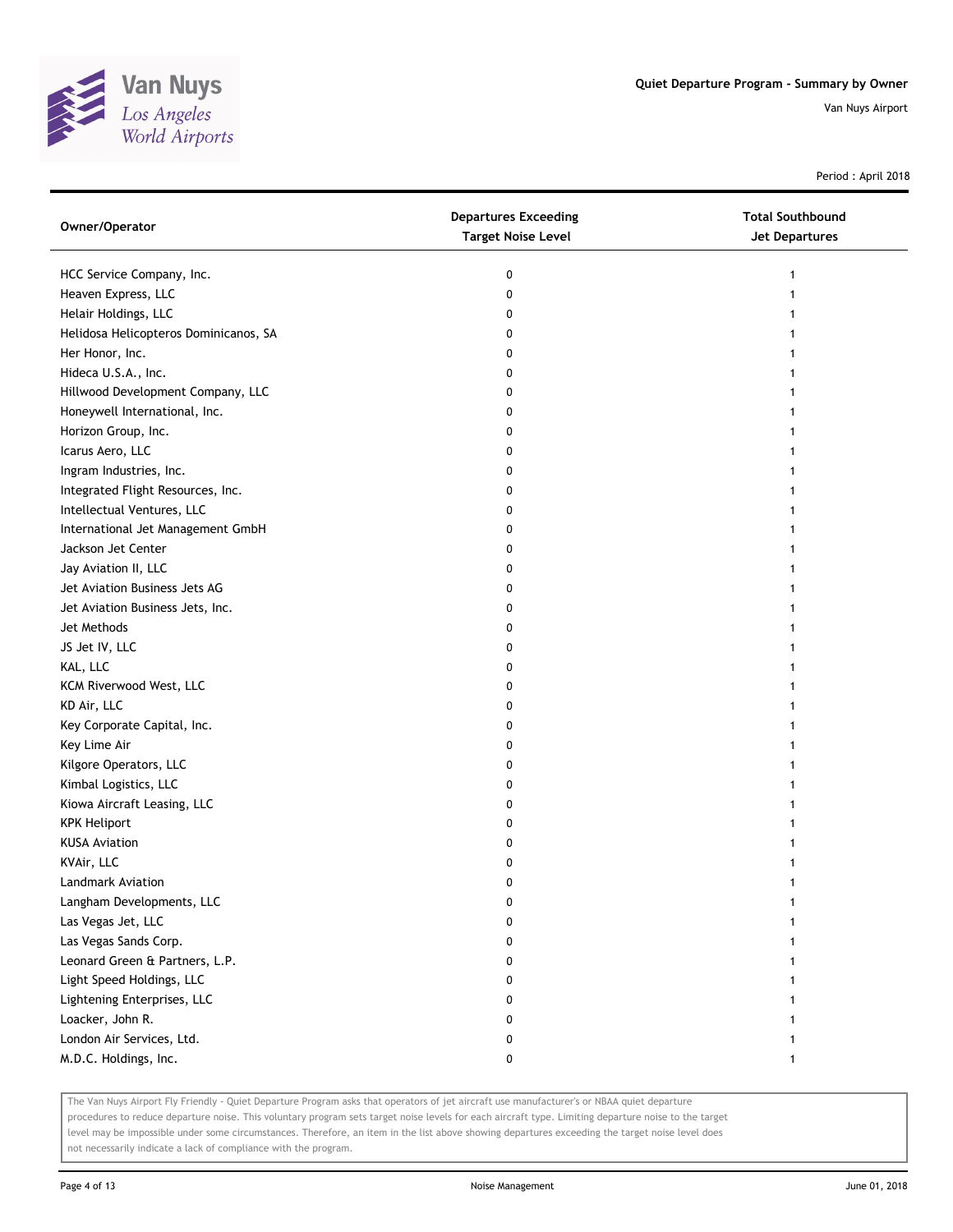

Period : April 2018

| Owner/Operator                                     | <b>Departures Exceeding</b><br><b>Target Noise Level</b> | <b>Total Southbound</b><br><b>Jet Departures</b> |
|----------------------------------------------------|----------------------------------------------------------|--------------------------------------------------|
| Machavia, Inc.                                     | 0                                                        |                                                  |
| Magenta Aviation Limited                           | 0                                                        |                                                  |
| Malibu Consulting, Ltd.                            | 0                                                        |                                                  |
| Mannco, LLC                                        | 0                                                        |                                                  |
| Maverik, Inc.                                      | 0                                                        |                                                  |
| Mayo Aviation, Inc.                                | 0                                                        |                                                  |
| <b>McCoy Corporation</b>                           | 0                                                        |                                                  |
| McLeod Properties Fontana, LLC                     | 0                                                        |                                                  |
| Meridian Air Charter                               | 0                                                        |                                                  |
| Merle Norman Cosmetics, Inc.                       | 0                                                        |                                                  |
| Mid Oaks Investments, LLC                          | 0                                                        |                                                  |
| Midland Financial Company                          | 0                                                        |                                                  |
| Mile High Investments, LLC                         | 0                                                        |                                                  |
| Millbrook Air                                      | 0                                                        |                                                  |
| Millennium Aviation New York, LLC                  | 0                                                        |                                                  |
| Mirage Resorts, Inc.                               | 0                                                        |                                                  |
| Mitchell, William I.                               | 0                                                        |                                                  |
| Morningstar Partners, Ltd., DBA Auroa Jet Partners | 0                                                        |                                                  |
| MSG Aircraft Leasing, LLC                          | 0                                                        |                                                  |
| Mueller Industries, Inc.                           | 0                                                        |                                                  |
| Mustang 426NS, LLC                                 | 0                                                        |                                                  |
| N450JE, LLC                                        | 0                                                        |                                                  |
| N552ME, LLC                                        | 0                                                        |                                                  |
| N767CJ, LLC                                        | 0                                                        |                                                  |
| N770CJ, LLC                                        | 0                                                        |                                                  |
| Nabors Equipment Leasing 2, LLC                    | 0                                                        |                                                  |
| NantWorks, LLC                                     | 0                                                        |                                                  |
| NEC AV Sales, LLC                                  | 0                                                        |                                                  |
| Newell Rubbermaid Flight Department                | 0                                                        |                                                  |
| Newsflight, Inc.                                   | 0                                                        |                                                  |
| Nextant Aircraft 9017, LLC                         | 0                                                        |                                                  |
| NHM Aviation, Inc.                                 | 0                                                        |                                                  |
| Niznick Enterprises, Inc.                          | 0                                                        |                                                  |
| NMB (USA), Inc.                                    | 0                                                        |                                                  |
| Northern Holdings, LLC                             | 0                                                        |                                                  |
| OB Air, LLC                                        | 0                                                        |                                                  |
| Oriental Kenzo Plasa Co. Limited                   | 0                                                        |                                                  |
| Paragon Executive Charter                          | 0                                                        |                                                  |
| Pinnacle Aviation, Inc.                            | 0                                                        |                                                  |
| PNC Equipment Finance, LLC                         | 0                                                        |                                                  |
| PONTIAC AVIATION LLC                               | 0                                                        | 1                                                |

The Van Nuys Airport Fly Friendly - Quiet Departure Program asks that operators of jet aircraft use manufacturer's or NBAA quiet departure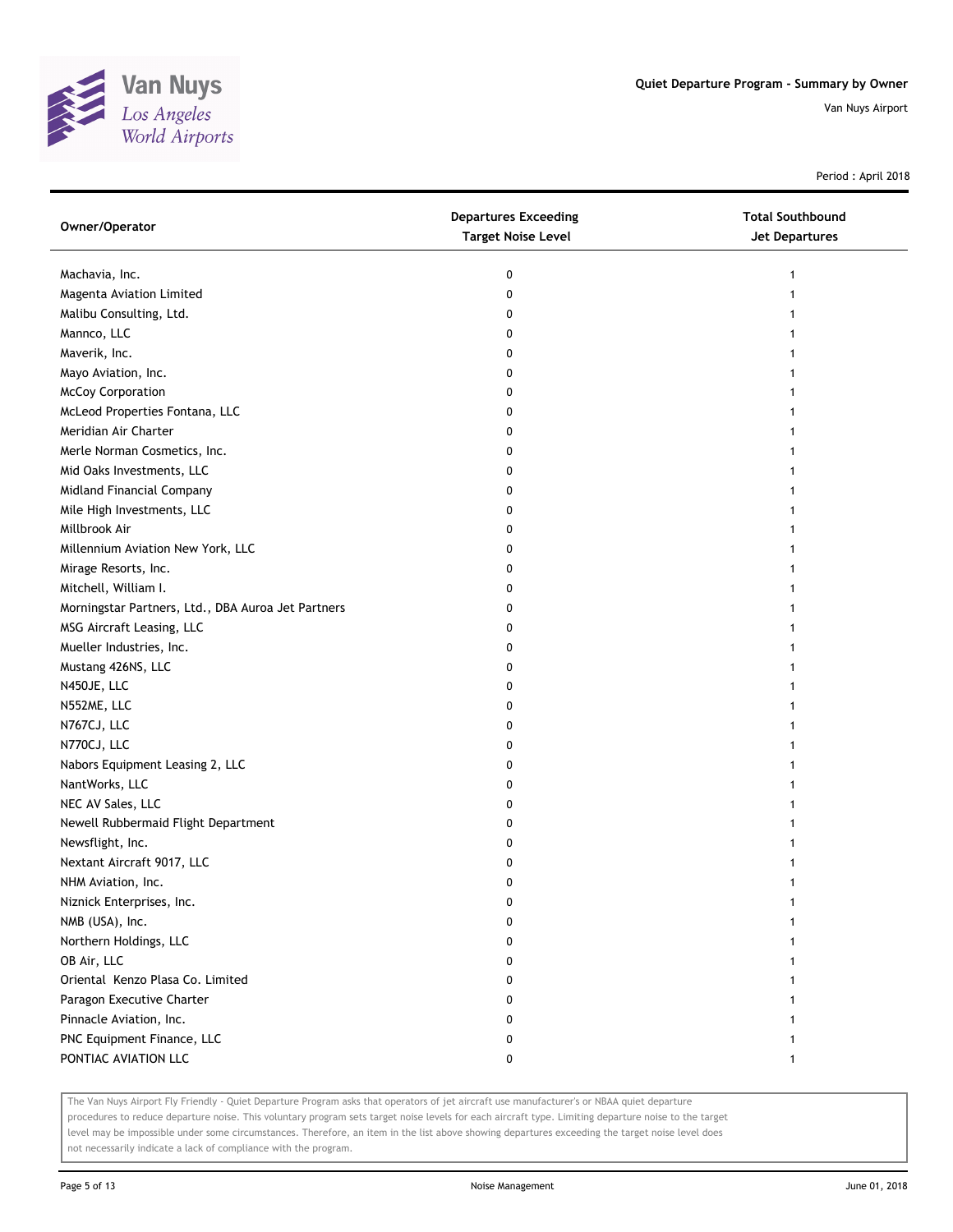

Period : April 2018

| Owner/Operator                               | <b>Departures Exceeding</b><br><b>Target Noise Level</b> | <b>Total Southbound</b><br><b>Jet Departures</b> |
|----------------------------------------------|----------------------------------------------------------|--------------------------------------------------|
| Portland Falcon 20, LLC                      | 0                                                        | $\mathbf{1}$                                     |
| Private Jets, Inc.                           | 0                                                        |                                                  |
| R.O.P. Aviation, Inc.                        | 0                                                        |                                                  |
| Raven Aviation, LLC                          | 0                                                        |                                                  |
| Raynemen LLC                                 | 0                                                        |                                                  |
| Red Cloud, LLC                               | 0                                                        | 1                                                |
| RG Aviation, LLC                             | 0                                                        |                                                  |
| <b>RIG Corporation</b>                       | 0                                                        |                                                  |
| Rio Bravo Helicopters Corporation            | 0                                                        |                                                  |
| Roma 550, LLC                                | 0                                                        |                                                  |
| Roundball, LLC                               | 0                                                        |                                                  |
| RPS Holdings, Inc.                           | 0                                                        |                                                  |
| Run Away, LLC                                | 0                                                        |                                                  |
| Rupari Food Services, Inc.                   | 0                                                        |                                                  |
| San Bernardino Convalescent Operations, Inc. | 0                                                        |                                                  |
| Schweitzer Aircraft Leasing, Inc.            | 0                                                        |                                                  |
| Scottsdale Hangar One, LLC                   | 0                                                        |                                                  |
| Sedgwick Azure, Inc                          | 0                                                        |                                                  |
| Sentry Ridge Aviation, LLC                   | 0                                                        |                                                  |
| Servicios Aereos Denim, SA de CV             | 0                                                        |                                                  |
| <b>Short Hills Aviation</b>                  | 0                                                        |                                                  |
| Sierra Delta Aviation, LLC                   | 0                                                        |                                                  |
| Signal Private Corp                          | 0                                                        |                                                  |
| Silver State Helicopters, LLC                | 0                                                        |                                                  |
| Simmons Foods, Inc.                          | 0                                                        |                                                  |
| Six Daughters Limited                        | 0                                                        | 1                                                |
| Six Ten Group, LLC                           | 0                                                        |                                                  |
| Sky One Holdings, LLC DBA Privaira           | 0                                                        |                                                  |
| Sky Trek Aviation, Inc.                      | 0                                                        |                                                  |
| Sloan Capital Companies, LLC                 | 0                                                        |                                                  |
| Snowwis Aviation, LLC                        | 0                                                        |                                                  |
| SP Aviation, Inc.                            | 0                                                        | 1                                                |
| Space Exploration Technologies, Corp.        | 0                                                        |                                                  |
| Speedbird Aviation, LLC                      |                                                          |                                                  |
| Spring Creek Investors, LLC                  | o                                                        |                                                  |
| SSI Aviation Group, LLC                      | 0                                                        |                                                  |
| Star Aviation, Ltd.                          | 0                                                        |                                                  |
| <b>Starbase Aviation</b>                     | 0                                                        |                                                  |
| <b>Stargazer Aviation</b>                    | 0                                                        |                                                  |
| Sterling Aviation, Inc.                      | 0                                                        |                                                  |
| STR Holdings, LLC                            | 0                                                        | 1                                                |

The Van Nuys Airport Fly Friendly - Quiet Departure Program asks that operators of jet aircraft use manufacturer's or NBAA quiet departure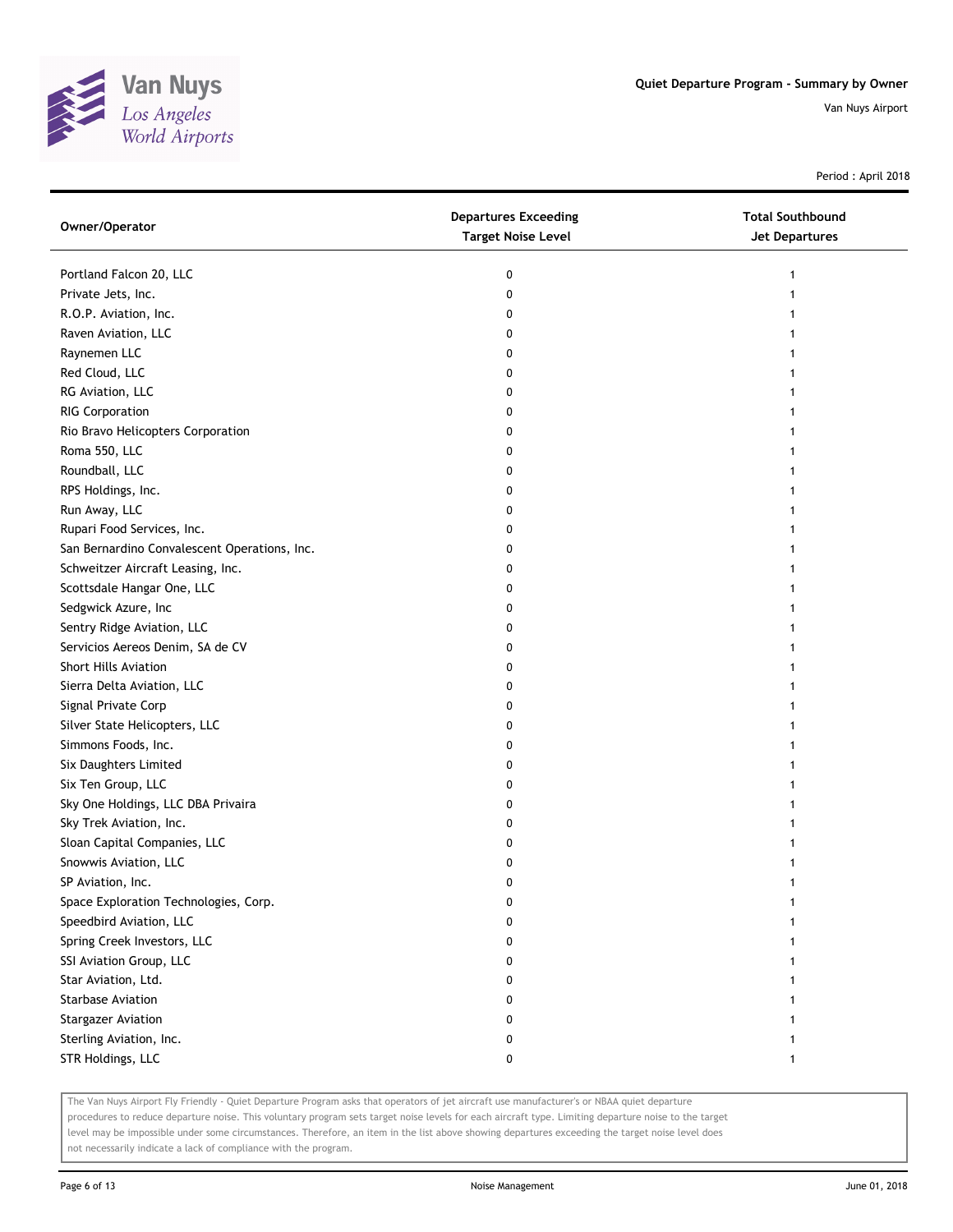

Period : April 2018

| Owner/Operator                              | <b>Departures Exceeding</b><br><b>Target Noise Level</b> | <b>Total Southbound</b><br>Jet Departures |
|---------------------------------------------|----------------------------------------------------------|-------------------------------------------|
| SunTrust Equipment Finance & Leasing        | 0                                                        |                                           |
| Superior Transportation Associates, Inc.    | 0                                                        |                                           |
| SW Leasing of South Florida, LLC            | 0                                                        |                                           |
| TAG Aviation (UK), Ltd.                     | 0                                                        |                                           |
| Ten Point Tours, LLC                        | 0                                                        |                                           |
| Terra Dulce, LLC                            | 0                                                        |                                           |
| <b>TFT Aviation</b>                         | 0                                                        |                                           |
| The Jet Place, Inc.                         | 0                                                        |                                           |
| The Phenom 30045, LLC                       | 0                                                        |                                           |
| The Steve & Leigh Ann Anderson Family Trust | 0                                                        |                                           |
| Threshold Technologies, Inc.                | 0                                                        |                                           |
| Tierra Dulce, LLC                           | 0                                                        |                                           |
| Travcorp Air Transportation, Ltd.           | 0                                                        |                                           |
| Tribridge Global Services Limited           | 0                                                        |                                           |
| TT Leasing, LLC                             | 0                                                        |                                           |
| <b>Tull Family Trust</b>                    | 0                                                        |                                           |
| TVPX Aircraft Solutions, Inc                | 0                                                        |                                           |
| TVPX Aircraft Solutions, Inc.               | 0                                                        |                                           |
| Tyrell Aviation, LLC                        | 0                                                        |                                           |
| United Medical Devices, LLC                 | 0                                                        |                                           |
| Universal Weather & Aviation, Inc           | 0                                                        |                                           |
| Upland Aviation, LLC                        | 0                                                        |                                           |
| Valley Horizons, LLC                        | 0                                                        |                                           |
| Valley Logistics, LLC                       | 0                                                        |                                           |
| Van Metre Air, LLC                          | 0                                                        |                                           |
| Viking Travel Services Limited              | 0                                                        |                                           |
| Volpe Aviation, LLC                         | 0                                                        |                                           |
| W. W. Grainger, Inc.                        | 0                                                        |                                           |
| Wal-Mart Stores, Inc.                       | 0                                                        |                                           |
| Wells Fargo Equipment Finance, Inc.         | 0                                                        |                                           |
| Woodhill Aviation                           | 0                                                        |                                           |
| Yuntian 2 Leasing Company, Ltd.             | 0                                                        |                                           |
| 3 Romeo Whiskey, LLC                        | 0                                                        | 2                                         |
| 650 Leasing, LLC                            | 0                                                        | $\overline{2}$                            |
| 782 Partners, LLC                           | 0                                                        | $\overline{2}$                            |
| ACI Jet                                     | 0                                                        | 2                                         |
| Aero Jet Services, LLC                      | 0                                                        | 2                                         |
| AF Equity Partners, LLC                     | 0                                                        | 2                                         |
| Alexander Aviation, LLC                     | 0                                                        | $\overline{2}$                            |
| Ambrose Corporation                         | 0                                                        | $\overline{2}$                            |
| ARI Properties, LLC                         | 0                                                        | $\mathbf{2}$                              |

The Van Nuys Airport Fly Friendly - Quiet Departure Program asks that operators of jet aircraft use manufacturer's or NBAA quiet departure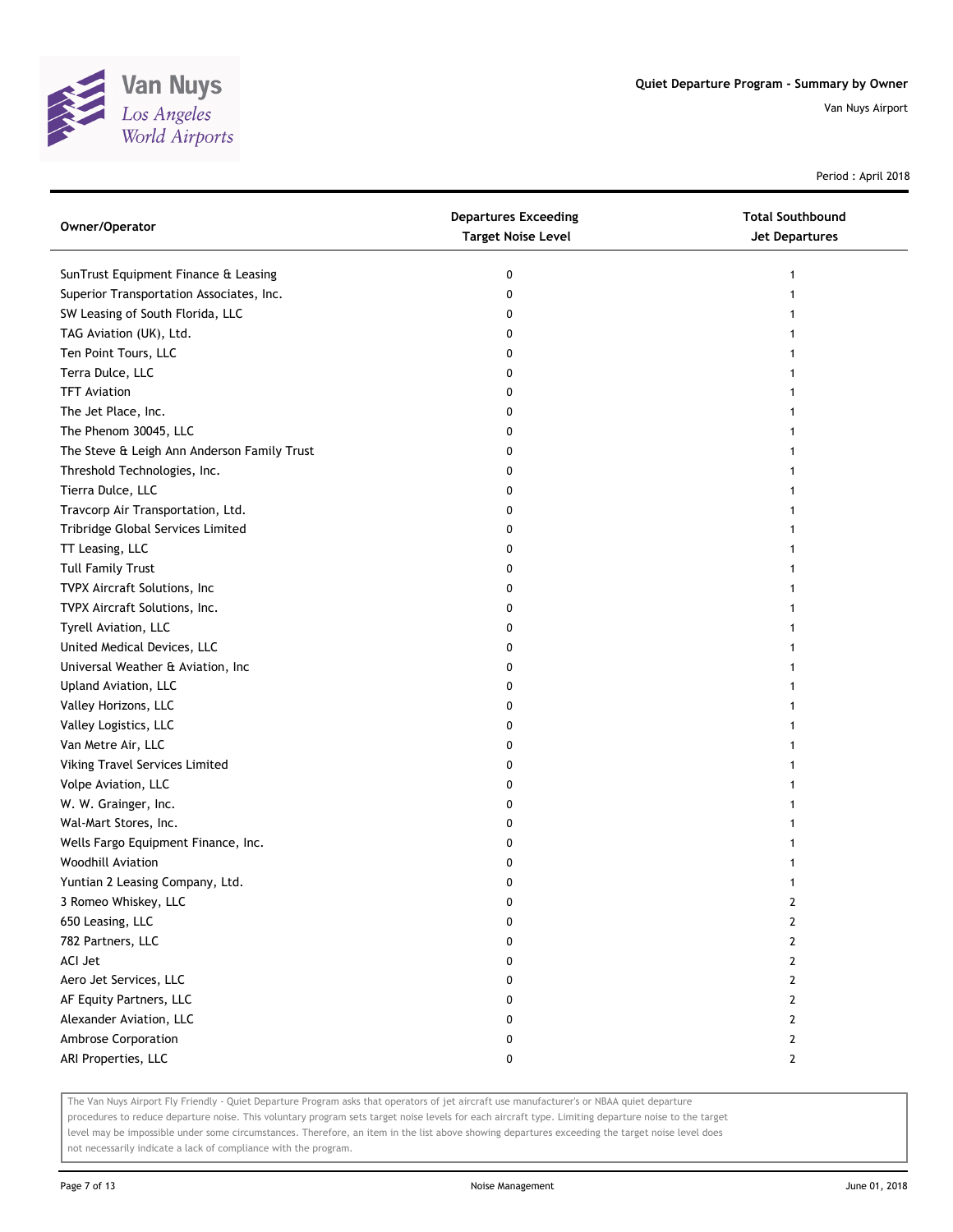

Period : April 2018

| Owner/Operator                             | <b>Departures Exceeding</b><br><b>Target Noise Level</b> | <b>Total Southbound</b><br><b>Jet Departures</b> |
|--------------------------------------------|----------------------------------------------------------|--------------------------------------------------|
| ATI Jet, Inc.                              | 0                                                        | 2                                                |
| <b>Bluelink Jets AB</b>                    | 0                                                        | 2                                                |
| Business Jet Managers, Inc.                | 0                                                        | $\mathbf{2}$                                     |
| Central Management Services II LLC         | 0                                                        | 2                                                |
| Channel Island Aviation, Inc.              | 0                                                        | 2                                                |
| Consolidated Investment Group, LLC         | 0                                                        | 2                                                |
| Contemporary Vista, LLC                    | 0                                                        | 2                                                |
| Corsair Two, LLC                           | 0                                                        | $\mathbf{2}$                                     |
| DeBartolo Property Group Flight Department | 0                                                        | $\mathbf{2}$                                     |
| Delux Public Charter, LLC                  | 0                                                        | 2                                                |
| Dumont Aircraft Charter, LLC               | 0                                                        | $\mathbf{2}$                                     |
| <b>East Holdings Limited</b>               | 0                                                        | 2                                                |
| Embraer Executive Aircraft, Inc.           | 0                                                        | $\mathbf{2}$                                     |
| ExcelAire, LLC                             | 0                                                        | $\mathbf{2}$                                     |
| Exclusive Jets, LLC                        | 0                                                        | 2                                                |
| EYWAir, LLC                                | 0                                                        | 2                                                |
| Fleet Unlimited, Inc.                      | 0                                                        | 2                                                |
| Flexjet, LLC                               | 0                                                        | $\mathbf{2}$                                     |
| <b>Flight Operations</b>                   | 0                                                        | $\mathbf{2}$                                     |
| Flightworks                                | 0                                                        | $\mathbf{2}$                                     |
| FltPlan.com                                | 0                                                        | $\mathbf{2}$                                     |
| Foxtrot Partners, LLC                      | 0                                                        | 2                                                |
| GreenEagles, LLC                           | 0                                                        | $\mathbf{2}$                                     |
| <b>Gulfstream Aerospace Corporation</b>    | 0                                                        | $\mathbf{2}$                                     |
| <b>Guthy-Renker Corporation</b>            | 0                                                        | 2                                                |
| Heckmann Enterprises, Inc.                 | 0                                                        | 2                                                |
| HGA, LLC                                   | 0                                                        | 2                                                |
| <b>IESI TX GP Corporation</b>              | 0                                                        | $\mathbf{2}$                                     |
| Ithaka Charter, LLC                        | 0                                                        | $\mathbf{2}$                                     |
| Jet Air LLC                                | 0                                                        | 2                                                |
| Jet Linx Aviation, LLC                     | 0                                                        | $\mathbf{2}$                                     |
| Jet Set Aircraft, Inc.                     | 0                                                        | $\mathbf{2}$                                     |
| Journey Aviation. LLC                      | 0                                                        | $\overline{2}$                                   |
| K/S Aviation, LLC                          | 0                                                        | $\mathbf{2}$                                     |
| Kashtan, David                             | 0                                                        | $\mathbf{2}$                                     |
| KJC Asset Management, LLC                  | 0                                                        | $\mathbf{2}$                                     |
| KMR Aviation, Inc.                         | 0                                                        | 2                                                |
| Lavinia Aircraft Leasing, LLC              | 0                                                        | $\mathbf{2}$                                     |
| Majestic Jet, Inc.                         | 0                                                        | 2                                                |
| Malcolm Aviation, LLC                      | 0                                                        | 2                                                |
| MC Group                                   | 0                                                        | $\mathbf{2}$                                     |

The Van Nuys Airport Fly Friendly - Quiet Departure Program asks that operators of jet aircraft use manufacturer's or NBAA quiet departure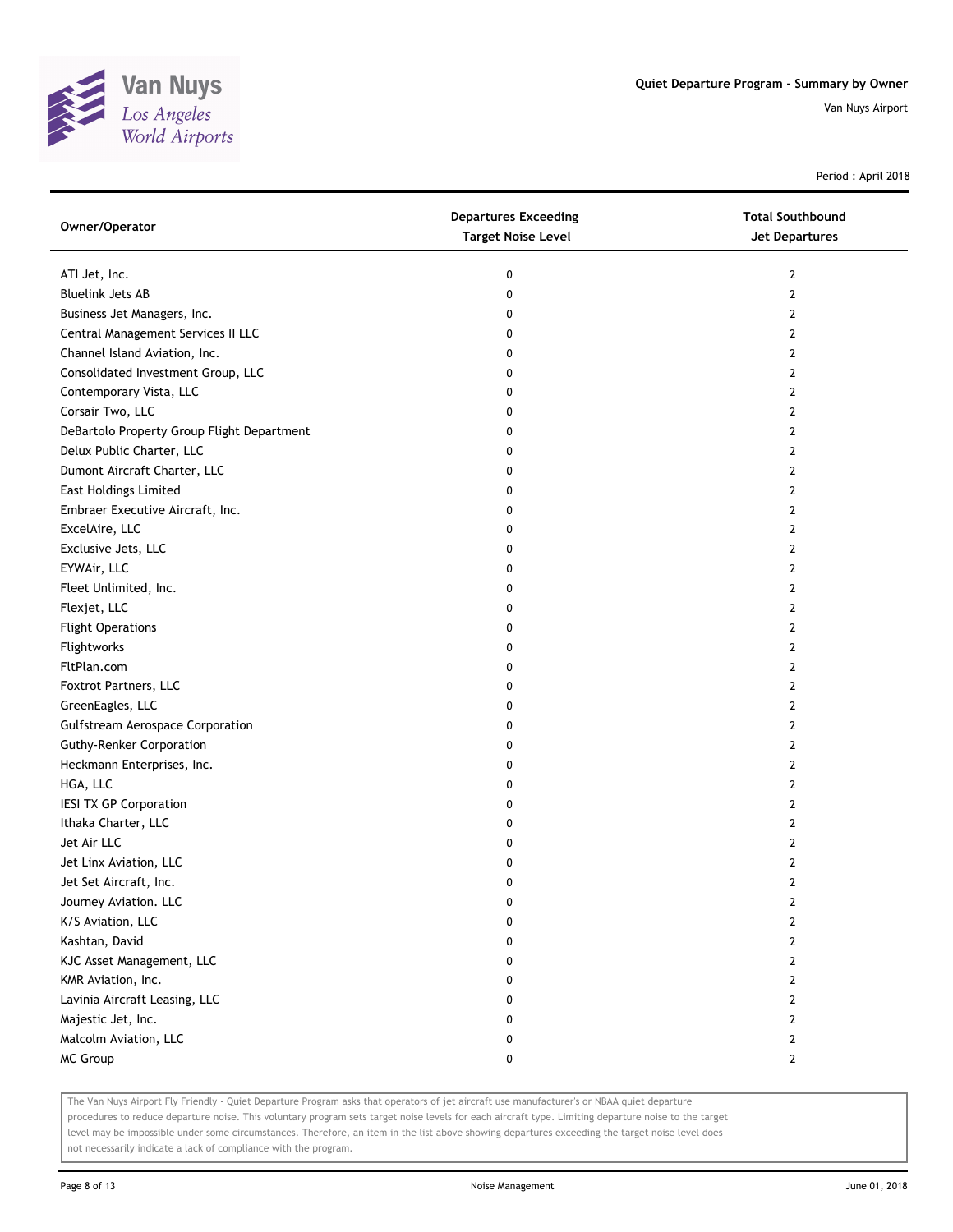

Period : April 2018

| Owner/Operator                        | <b>Departures Exceeding</b><br><b>Target Noise Level</b> | <b>Total Southbound</b><br><b>Jet Departures</b> |
|---------------------------------------|----------------------------------------------------------|--------------------------------------------------|
| McWalsh, LLC                          | 0                                                        | 2                                                |
| Midwest Hose & Specialty, Inc.        | 0                                                        | $\mathbf{2}$                                     |
| Moelis & Company Manager, LLC         | 0                                                        | 2                                                |
| Moonshot Express, LLC                 | 0                                                        | $\mathbf{2}$                                     |
| Najafi Aviation, LLC                  | 0                                                        | 2                                                |
| NetJets, Inc.                         | 0                                                        | 2                                                |
| Nike, Inc.                            | 0                                                        | 2                                                |
| Niros Aviation, Inc.                  | 0                                                        | $\mathbf{2}$                                     |
| Pacific Coast Aviation, Inc.          | 0                                                        | $\mathbf{2}$                                     |
| Pacific Coast Jet Charter, Inc.       | 0                                                        | $\mathbf{2}$                                     |
| Penske Jet, Inc.                      | 0                                                        | 2                                                |
| People's Choice Consulting, LLC       | 0                                                        | 2                                                |
| Perfect Agreements Leasing, Inc.      | 0                                                        | 2                                                |
| Polar Equipment, LLC                  | 0                                                        | $\mathbf{2}$                                     |
| Professional Jet, Inc.                | 0                                                        | 2                                                |
| Rainbow Aviation, Ltd.                | 0                                                        | 2                                                |
| Red Hawk Properties, LLC              | 0                                                        | 2                                                |
| Sable Aviation, LLC                   | 0                                                        | $\mathbf{2}$                                     |
| Sands Aviation, LLC                   | 0                                                        | $\mathbf{2}$                                     |
| SCB Falcon, LLC                       | 0                                                        | $\mathbf{2}$                                     |
| Skybird Aviation                      | 0                                                        | 2                                                |
| South Aviation, Inc.                  | 0                                                        | 2                                                |
| Talon Air, Inc.                       | 0                                                        | 2                                                |
| Tango Air, Inc.                       | 0                                                        | $\mathbf{2}$                                     |
| The Clermont Group                    | 0                                                        | 2                                                |
| Thornburg Investment Management, Inc. | 0                                                        | 2                                                |
| TPG Capital, LP                       | 0                                                        | 2                                                |
| TrooperAir LLC                        | 0                                                        | 2                                                |
| TTX Holdings, LLC                     | 0                                                        | $\overline{2}$                                   |
| TVPX Acquisitions, Inc.               | 0                                                        | $\overline{2}$                                   |
| U.S. Bank Equipment Finance           | 0                                                        | $\overline{2}$                                   |
| UJM I, LLC                            | 0                                                        | $\overline{2}$                                   |
| Via Feliz II, LLC                     | 0                                                        | 2                                                |
| Vulcabras, SA                         | 0                                                        | $\overline{2}$                                   |
| Wachovia Financial Services, Inc.     | 0                                                        | 2                                                |
| <b>Washington Corporations</b>        | 0                                                        | 2                                                |
| Westfield Aviation, Inc. Pty. Ltd.    | 0                                                        | 2                                                |
| White Pint Two, LLC                   | 0                                                        | 2                                                |
| Wilmington Trust Company              | 0                                                        | $\overline{2}$                                   |
| Yu, Tian                              | 0                                                        | 2                                                |
| <b>ZC Aviation</b>                    | 0                                                        | $\mathbf{2}$                                     |

The Van Nuys Airport Fly Friendly - Quiet Departure Program asks that operators of jet aircraft use manufacturer's or NBAA quiet departure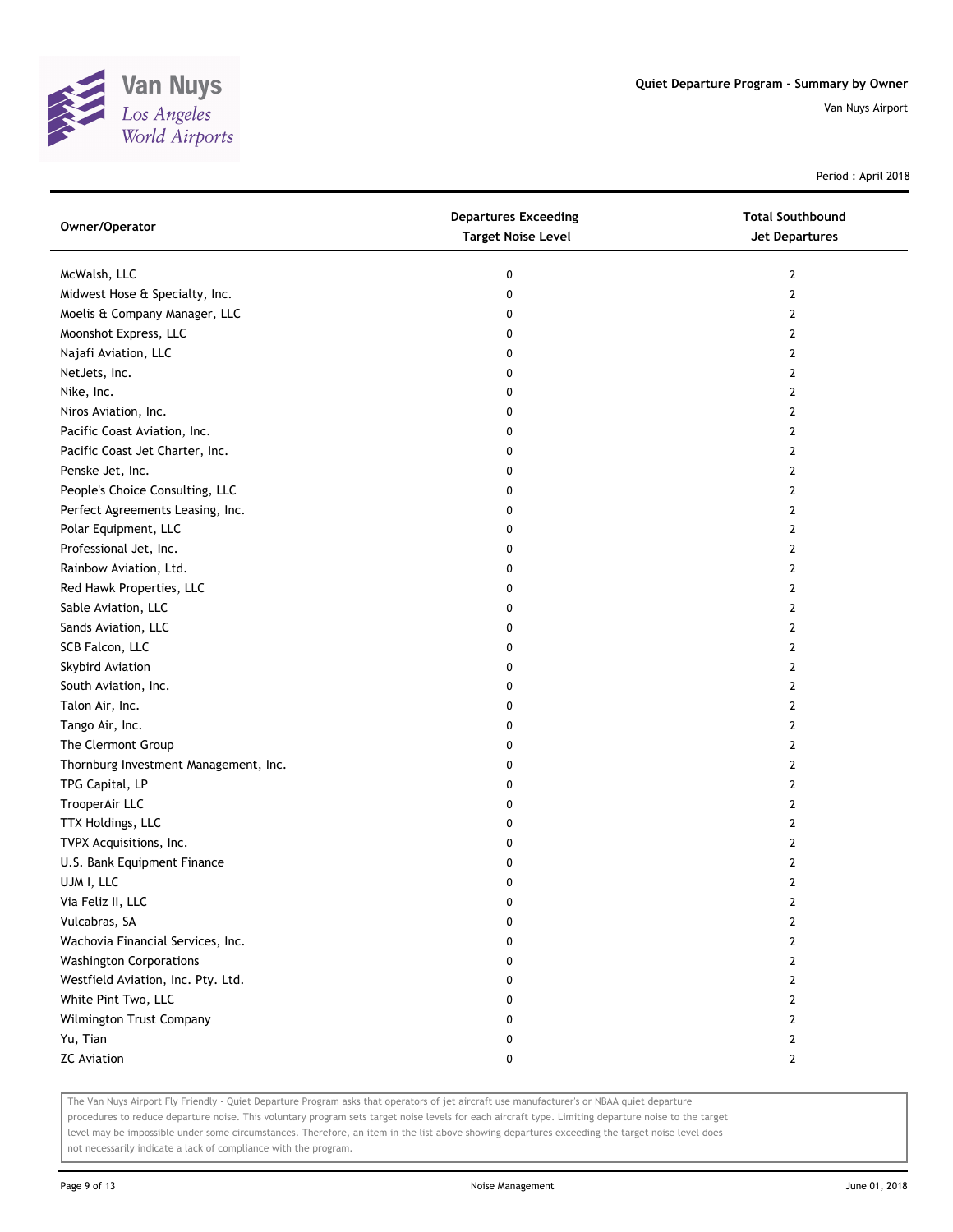

Period : April 2018

| Owner/Operator                   | <b>Departures Exceeding</b><br><b>Target Noise Level</b> | <b>Total Southbound</b><br><b>Jet Departures</b> |
|----------------------------------|----------------------------------------------------------|--------------------------------------------------|
| Acabel, LLC                      | 0                                                        | 3                                                |
| Agassi Enterprises, Inc.         | 0                                                        | 3                                                |
| Aviation Services, LLC           | 0                                                        | 3                                                |
| Delta Private Jets               | 0                                                        | 3                                                |
| Disney Aviation Group            | 0                                                        | 3                                                |
| Erin Air, Inc.                   | 0                                                        | 3                                                |
| <b>Flight Options</b>            | 0                                                        | 3                                                |
| Green Chair Productions, Inc.    | 0                                                        | 3                                                |
| Idemo, LLC                       | 0                                                        | 3                                                |
| Irongate Air, LLC                | 0                                                        | 3                                                |
| Jet Access Aviation, LLC         | 0                                                        | 3                                                |
| Jet Ready                        | 0                                                        | 3                                                |
| Jet Transfer, LLC                | 0                                                        | 3                                                |
| Jim Falk Lexus of Beverly Hills  | 0                                                        | 3                                                |
| <b>KACALP Flight Operations</b>  | 0                                                        | 3                                                |
| Kalitta Charters, LLC            | 0                                                        | 3                                                |
| LNW Consulting, LLC              | 0                                                        | 3                                                |
| Luft Aviation Charter, Pty. Ltd. | 0                                                        | 3                                                |
| Lyon Aviation                    | 0                                                        | 3                                                |
| Mach One Air Charters, Inc.      | 0                                                        | 3                                                |
| Michigan Appearances, LLC        | 0                                                        | 3                                                |
| Mike Post Productions, Inc.      | 0                                                        | 3                                                |
| Million Air - Dallas             | 0                                                        | 3                                                |
| Mountain Aviation, Inc           | 0                                                        | 3                                                |
| Northrop Grumman Corporation     | 0                                                        | 3                                                |
| Oakmont Corporation              | 0                                                        | 3                                                |
| PMC Global, Inc.                 | 0                                                        | 3                                                |
| Presidential Aviation, Inc.      | 0                                                        | 3                                                |
| RAIR Air, LLC                    | 0                                                        | 3                                                |
| Rancho Pacific Holdings, LLC     | 0                                                        | 3                                                |
| RSH Consulting, LLC              | 0                                                        | 3                                                |
| Sprockets Excel, LLC             | 0                                                        | 3                                                |
| Talon Air Inc                    | 0                                                        | 3                                                |
| The Employers Benefit Group, LLC | 0                                                        | 3                                                |
| Ultra-Lux Jets, Inc.             | 0                                                        | 3                                                |
| <b>VMI Enterprises LLC</b>       | 0                                                        | 3                                                |
| VMI Enterprises, LLC             | 0                                                        | 3                                                |
| Wilshire Associates, Inc.        | 0                                                        | 3                                                |
| AbbVie US, LLC                   | 0                                                        | 4                                                |
| Andrew Bettis Aviation           | 0                                                        | 4                                                |
| A-Ron Resources, LLC             | 0                                                        | 4                                                |

The Van Nuys Airport Fly Friendly - Quiet Departure Program asks that operators of jet aircraft use manufacturer's or NBAA quiet departure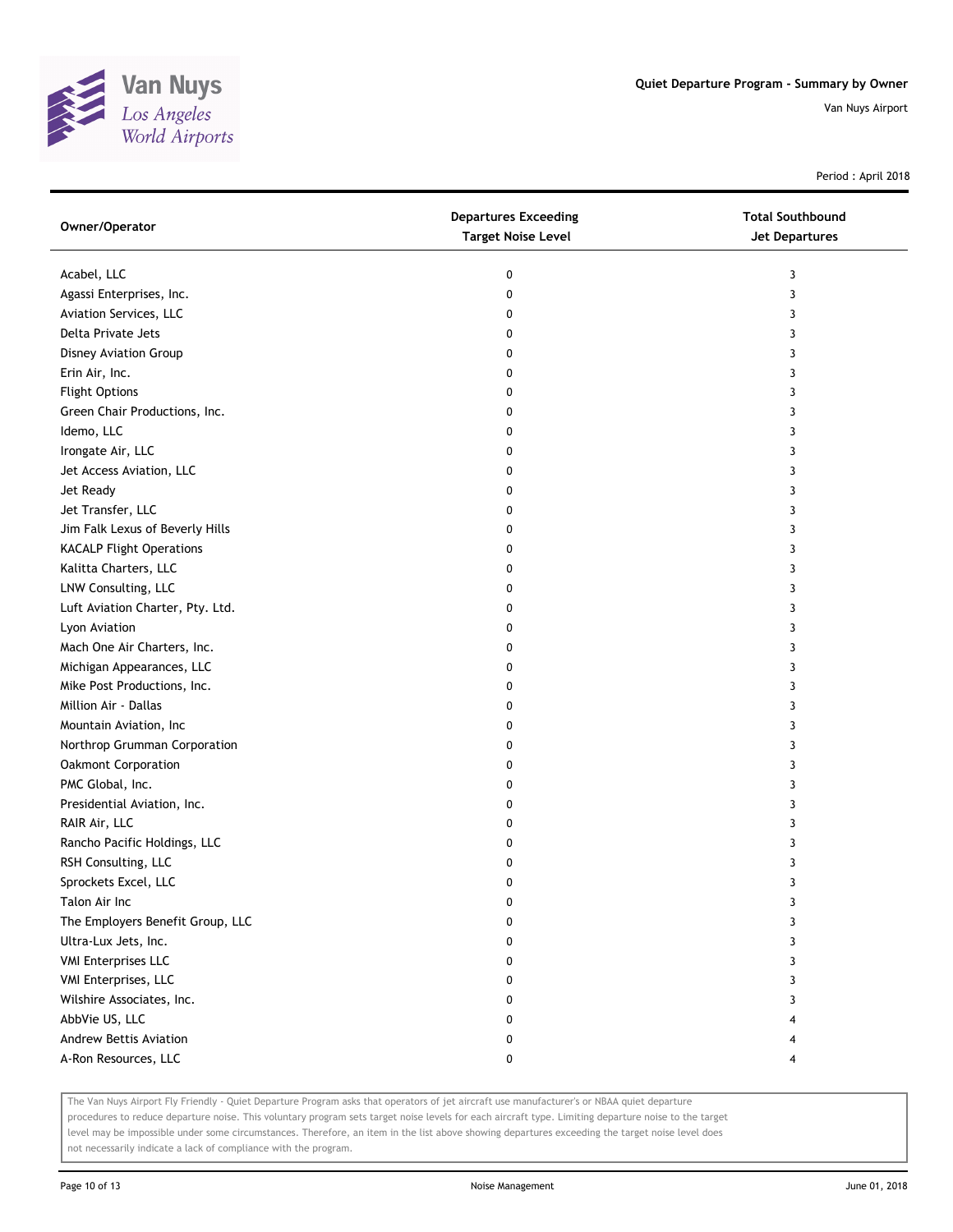

Period : April 2018

| Owner/Operator                                  | <b>Departures Exceeding</b><br><b>Target Noise Level</b> | <b>Total Southbound</b><br><b>Jet Departures</b> |
|-------------------------------------------------|----------------------------------------------------------|--------------------------------------------------|
| <b>BAM Aviation, LLC</b>                        | 0                                                        | 4                                                |
| Blue Sky 45, LLC                                | 0                                                        | 4                                                |
| Canyon Partners, LLC                            | 0                                                        | 4                                                |
| FL Aviation Corp.                               | 0                                                        | 4                                                |
| FUGA, Inc.                                      | 0                                                        | 4                                                |
| <b>Gama Aviation</b>                            | 0                                                        | 4                                                |
| <b>Grossman Company Properties</b>              | 0                                                        | 4                                                |
| Hollister Aviation, LLC                         | 0                                                        | 4                                                |
| Jet Source Charter, Inc.                        | 0                                                        | 4                                                |
| JetSelect Aviation, LLC                         | 0                                                        | 4                                                |
| Leveled Wings, LLC                              | 0                                                        |                                                  |
| Morningstar Partners, Ltd.                      | 0                                                        |                                                  |
| <b>NEXjet Corporation</b>                       | 0                                                        | 4                                                |
| Pilgrim Air, LLC                                | 0                                                        | 4                                                |
| Prime Jet US, LLC                               | 0                                                        | 4                                                |
| SIEBEL JAMES A                                  | 0                                                        | 4                                                |
| Sierra Papa, Inc.                               | 0                                                        | 4                                                |
| Sky River Consulting, LLC                       | 0                                                        | 4                                                |
| Stephens Institute                              | 0                                                        | 4                                                |
| VistaJet Limited                                | 0                                                        | 4                                                |
| Air 7, LLC                                      | 0                                                        | 5                                                |
| Air Kaitar, LLC                                 | 0                                                        | 5                                                |
| Air Rutter International                        | 0                                                        | 5                                                |
| Air Service Brokerage, LLC                      | 0                                                        | 5                                                |
| Bopper Airways, LLC                             | 0                                                        | 5                                                |
| Corporate Flight International                  | 0                                                        | 5                                                |
| Executive Airlines, SL                          | 0                                                        | 5                                                |
| Gama Aviation Signature Aircraft Management     | 0                                                        | 5                                                |
| Globaljet NA, LLC                               | 0                                                        | 5                                                |
| Journey Aviation, LLC                           | 0                                                        | 5                                                |
| Keystone Aviation, LLC                          | 0                                                        | 5                                                |
| Landmark Aviation Aircraft Management & Charter | 0                                                        | 5                                                |
| Macair, Inc.                                    | $\pmb{0}$                                                | 5                                                |
| MP Aviation, LLC                                | 0                                                        | 5                                                |
| NMH Aviation, Inc.                              | 0                                                        | 5                                                |
| QS Partners, LLC                                | 0                                                        | 5                                                |
| VLJ HA-420, LLC                                 | 0                                                        | 5                                                |
| Westman Development, LLC                        | 0                                                        | 5                                                |
| Air Lease Corporation                           | 0                                                        | 6                                                |
| Caesars Entertainment Operating Co., Inc        | 0                                                        | 6                                                |
| Dumont Jets                                     | 0                                                        | 6                                                |

The Van Nuys Airport Fly Friendly - Quiet Departure Program asks that operators of jet aircraft use manufacturer's or NBAA quiet departure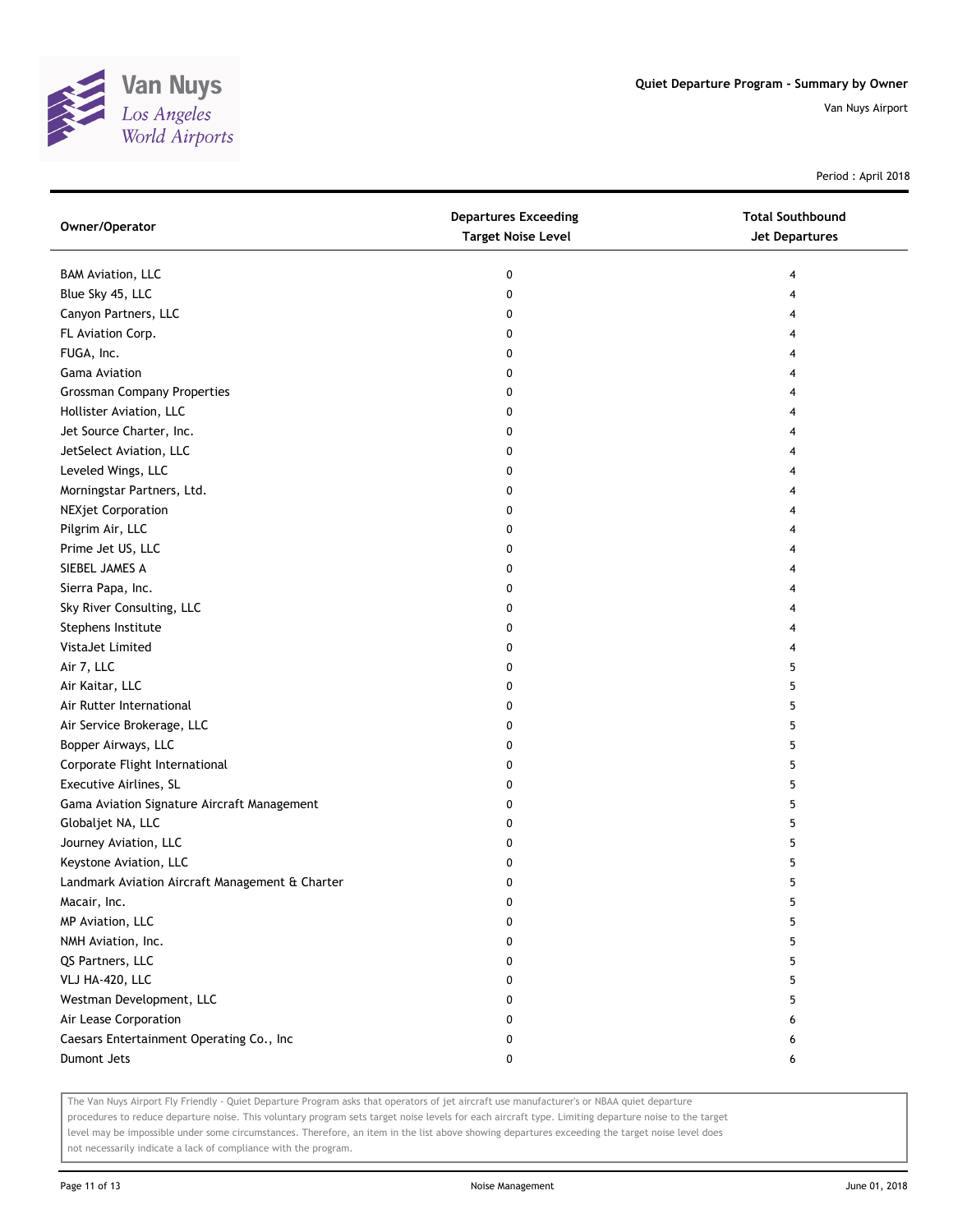

Period : April 2018

| Owner/Operator                     | <b>Departures Exceeding</b><br><b>Target Noise Level</b> | <b>Total Southbound</b><br><b>Jet Departures</b> |
|------------------------------------|----------------------------------------------------------|--------------------------------------------------|
| ESK One, LLC                       | 0                                                        | 6                                                |
| Justice Air, Inc.                  | 0                                                        | 6                                                |
| L & G Aviation, LLC                | 0                                                        | 6                                                |
| <b>MGM Resorts International</b>   | 0                                                        | 6                                                |
| Paramount Pictures Corporation     | 0                                                        | 6                                                |
| Scott, D. Gregory                  | 0                                                        | 6                                                |
| 1st Avenue TJC, LLC                | 0                                                        | $\overline{7}$                                   |
| <b>AVJET Corporation</b>           | 0                                                        | $\overline{7}$                                   |
| Jet Aviation Business Jets         | 0                                                        | $\overline{7}$                                   |
| Leonard Green & Partners, LLC      | 0                                                        | 7                                                |
| Paragon Airways                    | 0                                                        | 7                                                |
| Red Wing Aeroplane Co., LLC        | 0                                                        | $\overline{7}$                                   |
| Regency Air, LLC                   | 0                                                        | 7                                                |
| West Coast Charters, LLC           | 0                                                        | 7                                                |
| CI Jets                            | 0                                                        | 8                                                |
| Jet Aviation Flight Services       | 0                                                        | 8                                                |
| <b>NVJETS</b>                      | 0                                                        | 8                                                |
| Platinum Equity, LLC               | 0                                                        | 8                                                |
| Textron Aviation, Inc.             | 0                                                        | 8                                                |
| Cinco Air Charter, LLC             | 0                                                        | 9                                                |
| Paragon Transport Management, LLC  | 0                                                        | 9                                                |
| <b>Tutor-Saliba Corporation</b>    | 0                                                        | 9                                                |
| Watch Hill Capital, LLC            | 0                                                        | 9                                                |
| N158X, LLC                         | 0                                                        | 10                                               |
| Pacific Coast Jet, LLC             | 0                                                        | 10                                               |
| C.C. Calzone, LLC                  | 0                                                        | 11                                               |
| Desert Jet, LLC                    | 0                                                        | 11                                               |
| Global Jet Capital                 | 0                                                        | 11                                               |
| Jet Aviation Flight Services, Inc. | 0                                                        | 12                                               |
| <b>UNKNOWN</b>                     | 0                                                        | 13                                               |
| <b>Cirrus Aviation Services</b>    | 0                                                        | 14                                               |
| Latitude 33 Aviation, LLC          | 0                                                        | 15                                               |
| Executive Jet Management, Inc.     | 0                                                        | 16                                               |
| <b>Solairus Aviation</b>           | 0                                                        | 18                                               |
| Trans-Exec Air Service, Inc.       | 0                                                        | 18                                               |
| Sun Air Jets, LLC                  | 0                                                        | 19                                               |
| Dreamline Aviation, LLC            | 0                                                        | 23                                               |
| Wonderful Citrus Aviation          | 0                                                        | 23                                               |
| <b>STA Jets</b>                    | 0                                                        | 26                                               |
| XCEL Jet Management, Inc.          | 0                                                        | 26                                               |
| Worldwide Jet Charter, Inc.        | 0                                                        | 37                                               |

The Van Nuys Airport Fly Friendly - Quiet Departure Program asks that operators of jet aircraft use manufacturer's or NBAA quiet departure